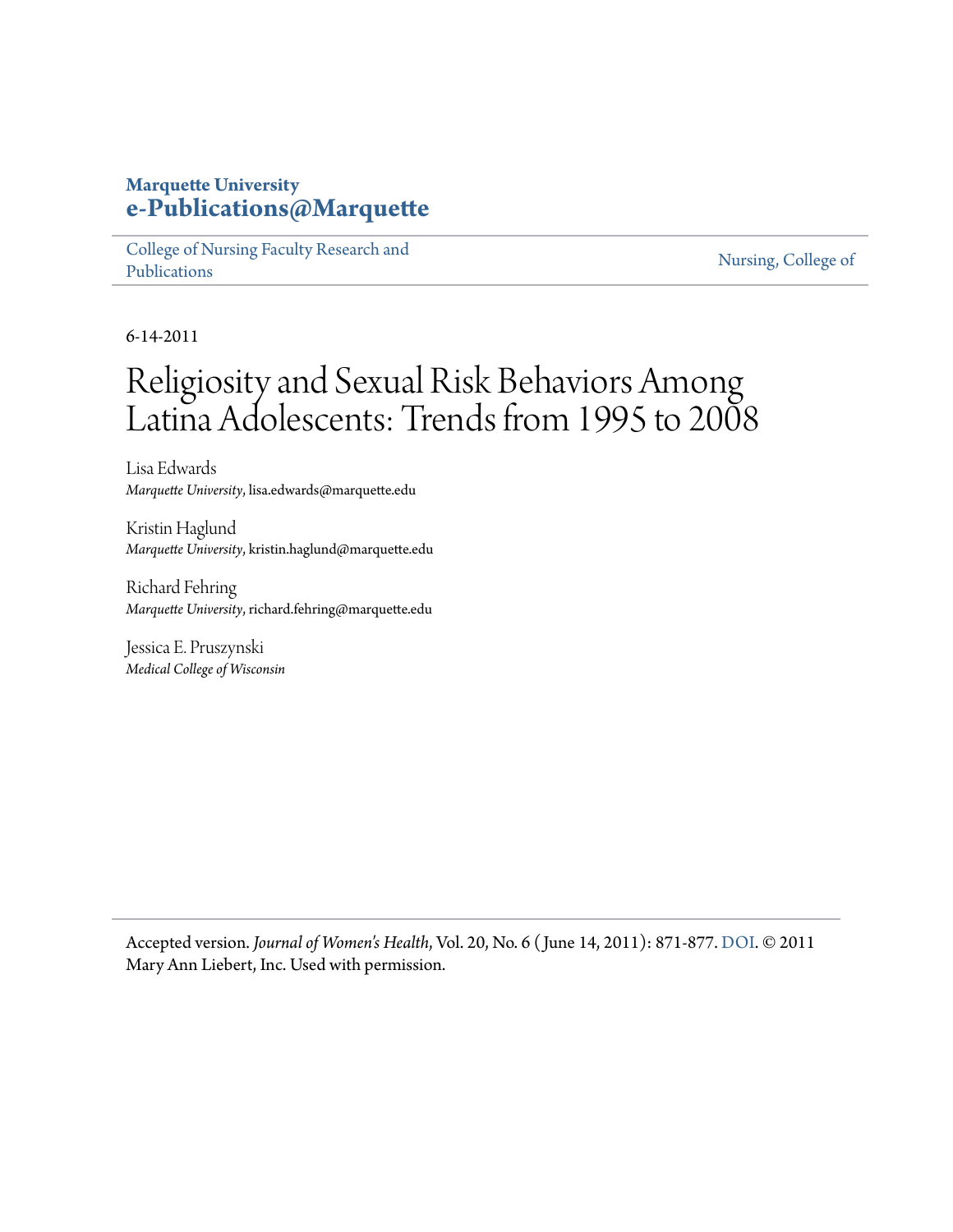#### **Marquette University**

## **e‐Publications@Marquette**

## *College of Nursing Faculty Research and Publications/Department of Nursing*

*This paper is NOT THE PUBLISHED VERSION;* **but the author's final, peer‐reviewed manuscript.** The published version may be accessed by following the link in the citation below.

*Journal of Women's Health,* Vol. 20, No. 6 (2011): 871‐877. DOI. This article is © Mary Ann Liebert Inc. and permission has been granted for this version to appear in e-Publications@Marquette. Mary Ann Liebert Inc. does not grant permission for this article to be further copied/distributed or hosted elsewhere without the express permission from Mary Ann Liebert Inc.

# Religiosity and Sexual Risk Behaviors Among Latina Adolescents: Trends from 1995 to 2008

#### Richard Fehring

Department of Nursing, Marquette University, Milwaukee WI

#### Abstract

The purpose of this study was to determine trends in the influence of religiosity on sexual activity of Latina adolescents in the United States from 1995 to 2008 and to determine if differences existed between the Mexican American and other Latina groups.Methods: The sample comprised the subset of unmarried, 15–21‐year‐old (mean 17 years) Latina female respondents in the 1995 (n=267), 2002 (n=306), and 2006–2008 (n=400) National Survey of Family Growth (NSFG) datasets. Associations between religiosity (importance of religion and service attendance) and history of ever having sex, number of sex partners, and age of sexual debut were investigated.Results: Less than one half of Latinas in 1995 (44%) and in 2006–2008 (44%) reported that religion was very important to them, whereas in 2002, 50% reported it was important. Only in 1995 did Latinas who viewed religion as very important have a significantly lower level of sexual initiation. In 1995 and in 2006–2008, Latinas who held religion as very important had significantly fewer partners. In all three cohorts, the higher religious importance group had higher virgin survival rates. Across cohorts, approximately one third of respondents reported frequent religious attendance. In all cohorts, frequent attenders were less likely to have had sex, had fewer partners, and had older age at sexual debut. The survival rate as virgins for Mexican origin Latinas was higher in 1995 and 2002 compared to non‐Mexican Latinas but was almost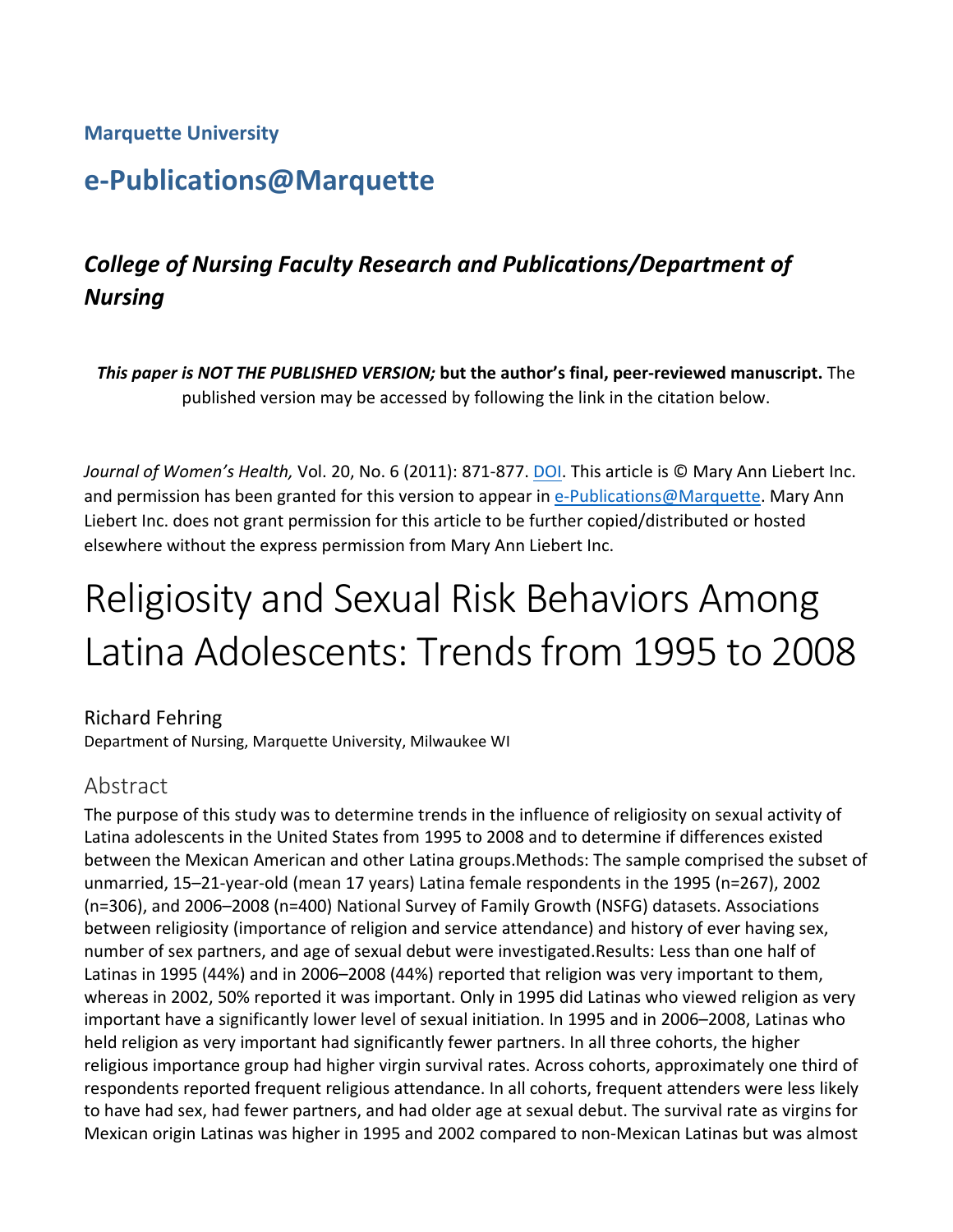the same in 2006–2008.Conclusions: Religiosity had a protective association with sexual activity among Latina adolescents. The association of importance of religion with sexual activity has diminished from 1995 to 2008, however, whereas the importance of service attendance has remained stable. The influence of religion was more apparent among the Latinas of Mexican origin, but this greater influence also diminished by 2006–2008.

#### Introduction

Early and high rates of sexual activity among Latina youth have been identified as significant concerns across the United States. $\frac{1}{2}$  In 2007, 46% of adolescent Latinas in grades 9 through 12 reported engaging in sexual intercourse.<sup>3</sup> By 12th grade, 68% of Latinas reported having had sex, and 22% reported having had four or more sexual partners.<sup>4</sup> About 5% of Latinas reported first intercourse before age 13 compared to 3% of white and 7% of African American female students. $4$  Latinas experienced disproportionately high rates of HIV infection compared to non-Hispanic white females, and the prevalence rate of sexually transmitted infections (STIs) among Latina adolescents was 1 in 5 (e.g., 18%). $\frac{4}{3}$  Latinas had the highest birth rates of all ethnic groups, with rates declining over the past 15 years about half as fast as those for white and African American teens.<sup>5</sup> Currently, over half, 51%, of Latina adolescents in the United States get pregnant before age 20. $6$  Stresses related to premature parenting place young Latina women at increased risk for impaired mental health, lower educational attainment, sexual violence and abuse, family dysfunction, poor self-esteem, and persistent poverty.<sup>6–8</sup>

The potential significant consequences associated with early sexual activity, along with the ethnic disparities in sexual activity found among Latina youth compared to other groups, provide a call for research that examines protective factors for this population. $9-13$  Critical to this research is an understanding of values and beliefs that may shape Latina adolescents' views on sexual activity and decision making. Religiosity has been identified by researchers as an important value within Latinas' cultural context that likely influences their sexual behavior. $14-17$ 

#### Influence of religiosity

Religiosity is considered the degree of participation in, or adherence to, the beliefs and practices of a religion.<sup>18</sup> Religiosity has been consistently noted to hold a prominent position in Latino/a culture.<sup>19,20</sup> Most Latino/as in the United States (92%) claimed a religious affiliation, and 68% also indicated that religion was an important component of their everyday life. $\frac{21}{2}$  For Latino/a youth, religiosity is widespread and readily accessible although not moreso than among the wider American population. In comparison, 84% of a nationally representative sample claimed a religious affiliation, $\frac{2}{3}$  and 76% of youths in a nationally representative sample reported that religion was very important to them.<sup>11</sup> Religious doctrine generally discourages premarital sexual behavior.<sup>9,23</sup> These sanctions have been hypothesized to relate to delayed sexual activity among religious Latino/a youth as compared to their less religious peers. $\frac{16,17}{16}$ 

In addition, gender has been noted to be important in shaping sexual patterns and influencing youth's sexual behavior.14,15 The Latina female gender role of *marianismo* is based on characteristics of the Virgin Mary from Christian theology. *Marianismo* emphasizes that women should be virginal, self‐ sacrificing, and pure, while also acquiescing to men's sexual desires.<sup>20</sup> Paramount to this cultural value is virginity, while at the same time there is a reverence of motherhood, which requires a loss of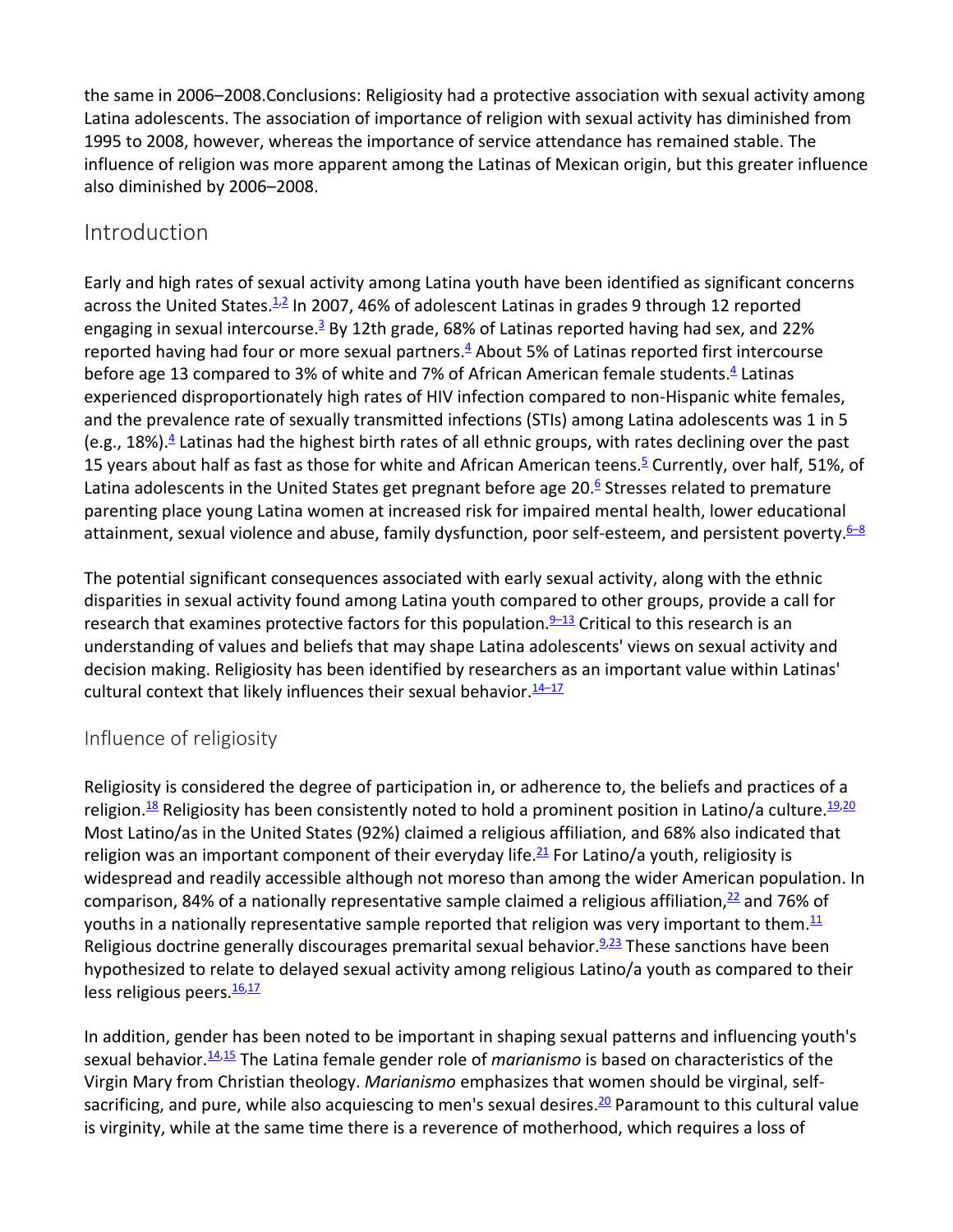virginity.<sup>24</sup> These opposing messages have been proposed to contribute to the complexity of the influence of gender and religiosity on sexual activity. Studies that combine males and females in their sample may obscure the role of religiosity in females in particular. The current study, therefore, sought to explore the role of religiosity over the past 13 years in Latinas to better understand their unique gender and cultural context.

The protective effects of religiosity on sexual risk behaviors, such as early debut and multiple partners, have been noted in multiple studies.<sup>10,11-13,16</sup> In a recent study using data from the 2002 National Survey of Family Growth (NSFG), the association between religiosity, gender, and language preference acculturation and sexual activity among Latino/a adolescents was investigated.<sup>13</sup> Religiosity was associated with decreased and delayed sexual risk behaviors among this sample. Those adolescents who held religion as important, attended religious services at least once a week, and had traditional attitudes on sexuality had fewer sexual partners and an older age of sexual debut.<sup>13</sup> These findings supported the protective nature of religiosity on sexual activity among Latino/a youth as found in a 2002 population‐based dataset. What is not known is if this protective relationship between religiosity and sexual activity existed in an earlier (1995) and most recent (2006–2008) dataset and if this relationship has become stronger or weaker over the years. Furthermore, as Latino/a adolescents in the United States are not homogeneous in their geographic and cultural backgrounds and researchers have noted that it is important not to examine them only as a collective group,  $\frac{25}{2}$  it is of interest to analyze differences in religiosity between the largest Latino/a population in the United States (i.e., Mexican) and other Latino/a groups. A protection-risk conceptual framework<sup>26</sup> suggests that religiosity may be considered a protective factor against early sexual activity because it provides models of positive behavior, has sanctions against problem behavior, and often fosters a supportive environment.

Scholars have noted that traditional sexual values are less emphasized within formal religions and that even when these values are stressed, younger persons are not holding to the tenets of their faith on human sexuality when compared to previous generations.  $27,28$  It is not known if this trend also exists among Latina adolescents in the United States and especially among the dominant Mexican Latina subgroup.

Thus, the purposes of this study were to determine the trends in the influence of religiosity on sexual activity of Latina adolescents in the United States across three cohorts (1995, 2002, and 2006–2008) and to determine if there were differences between the Mexican American and other Latina subgroups. The following hypothesis was proposed: Across all cohorts, Latina adolescents who are more religious will have less and later initiation of sexual intercourse and fewer partners than their less religious peers.

#### Materials and Methods

#### Design and participants

This study was a secondary analysis of three cross‐sectional U.S. population‐based surveys. Data were obtained from the 1995 (Cycle 5), 2002 (Cycle 6), and 2006–2008 (Cycle 7) NSFG. The NSFG is a periodic survey conducted by the National Center for Health Statistics. Data were collected in all cycles via voluntary and confidential in‐person interviews. In 1995, 10,847 women aged 15–44 years were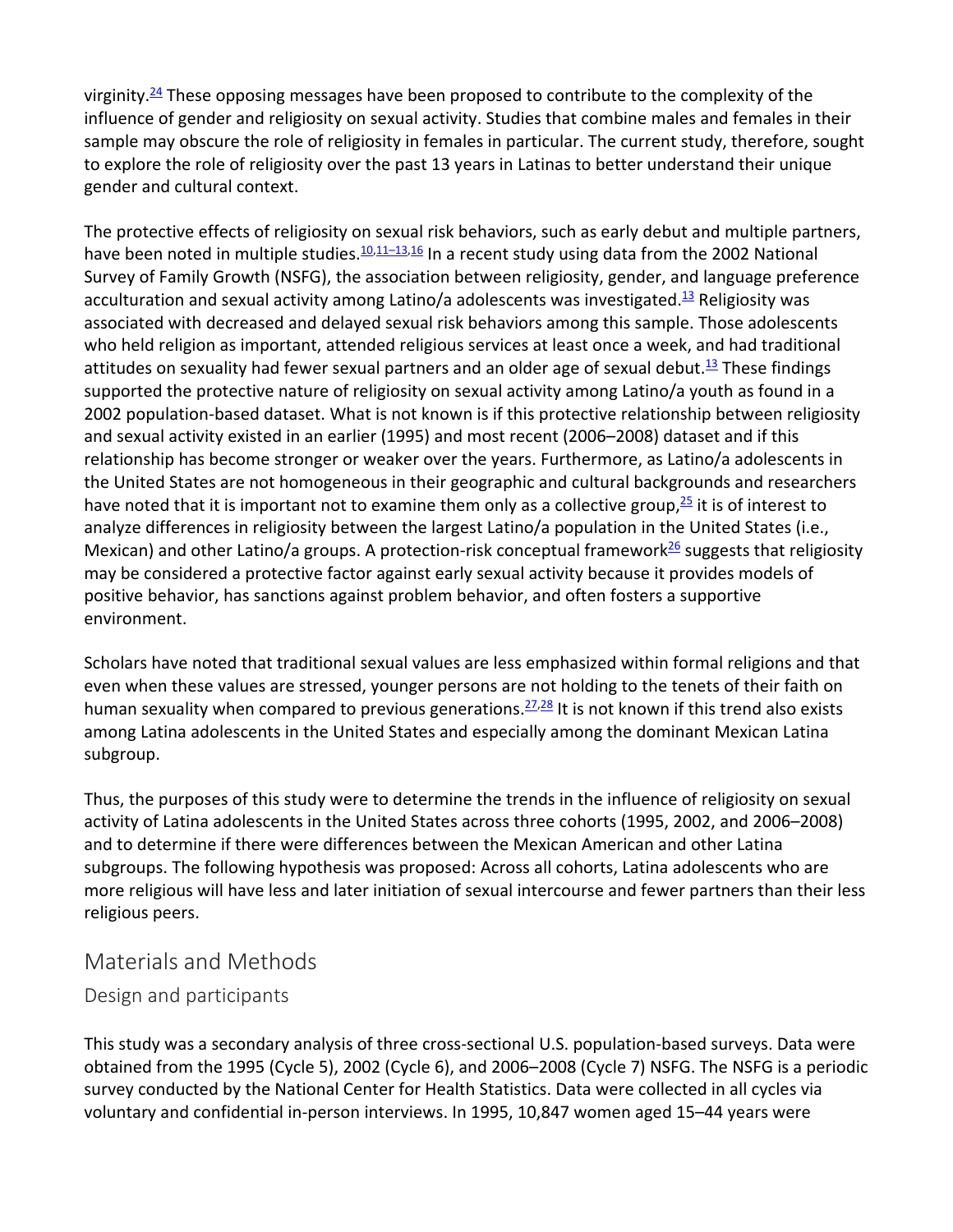interviewed. In 2002, 12,571 respondents 15–44 years of age, including 7,643 females and 4,928 males were interviewed. In 2006–2008, 7,354 women aged 15–44 were interviewed.

Participants in the current study comprised the subset of unmarried, 15–21‐year‐old Hispanic female respondents in the 1995 (*n*=267), 2002 (*n*=306), and 2006–2008 (*n*=400) datasets. There were 10,847 females in the 1995 dataset, and of these, 1,805 (16.6%) were between the ages of 15 and 21, and of these, 267 (14.7%) were identified as never married and of Hispanic origin. There were 7,643 females in the 2002 dataset. Of these, 1,675 (21.9%) were between the ages of 15 and 21, and of these, 306 (15.6%) were never married young women of Hispanic origin. There were 7,354 females in the 2006– 2008 dataset. Of these, 1,882 (25.6%) were between the ages of 15 and 21, and of these, 400 (21.2%) were never married young women of Hispanic origin. Ever married young women were excluded, as initiation of intercourse would be expected in married couples.

#### Operational definitions of variables

This study included three dependent variables: ever been sexually active, number of sexual partners in a lifetime, and age of sexual debut. In the NSFG dataset, for females being sexually active referred to having sexual intercourse with a male. Independent variables included two measures of religiosity. Independent variable measures were created by the investigators from items on the NSFG.

The two religiosity variables were: importance of religion and frequency of attendance at religious services. Participants rated the importance of religion in their lives as very, somewhat, or not important. For analysis purposes, these responses were dichotomized into two categories: very important and not very important. The not very important category included the responses somewhat and not important. Participants indicated their frequency of religious service attendance as more than once a week, once a week, 1–3 times per month, less than once a month, or never. For analysis, these responses were also dichotomized into two categories. Frequent attendance at religious services included one or more times per week, and infrequent attendance was less than once per week.

#### Weighting of variables

Descriptive statistics, such as means and standard errors (SEs), are commonly reported in data analysis. However, when using survey data such as that from the NSFG, the standard errors must be computed in such a way as to account for the complex sampling design. When standard errors are generally calculated, it is under the assumption that the data were collected through a simple random sample. In a simple random sample, every object in the population has an equal probability of selection. If the standard error for a survey with a complex sampling method is calculated under the assumption of a simple random sample, the standard errors will underestimate the population value. Because of this, any confidence intervals (CIs) and statistical tests would be invalid. $29$ 

In this dataset, instead of calculating the standard error while assuming a simple random sample, the standard error was calculated to account for multiple stages of sampling, stratification, and clustering. Weights were assigned to each observation in the survey according to their probability of selection. Observations with a higher probability of selection had larger weights than those with a lower probability of selection. The standard errors were calculated using these weights. $\frac{29}{2}$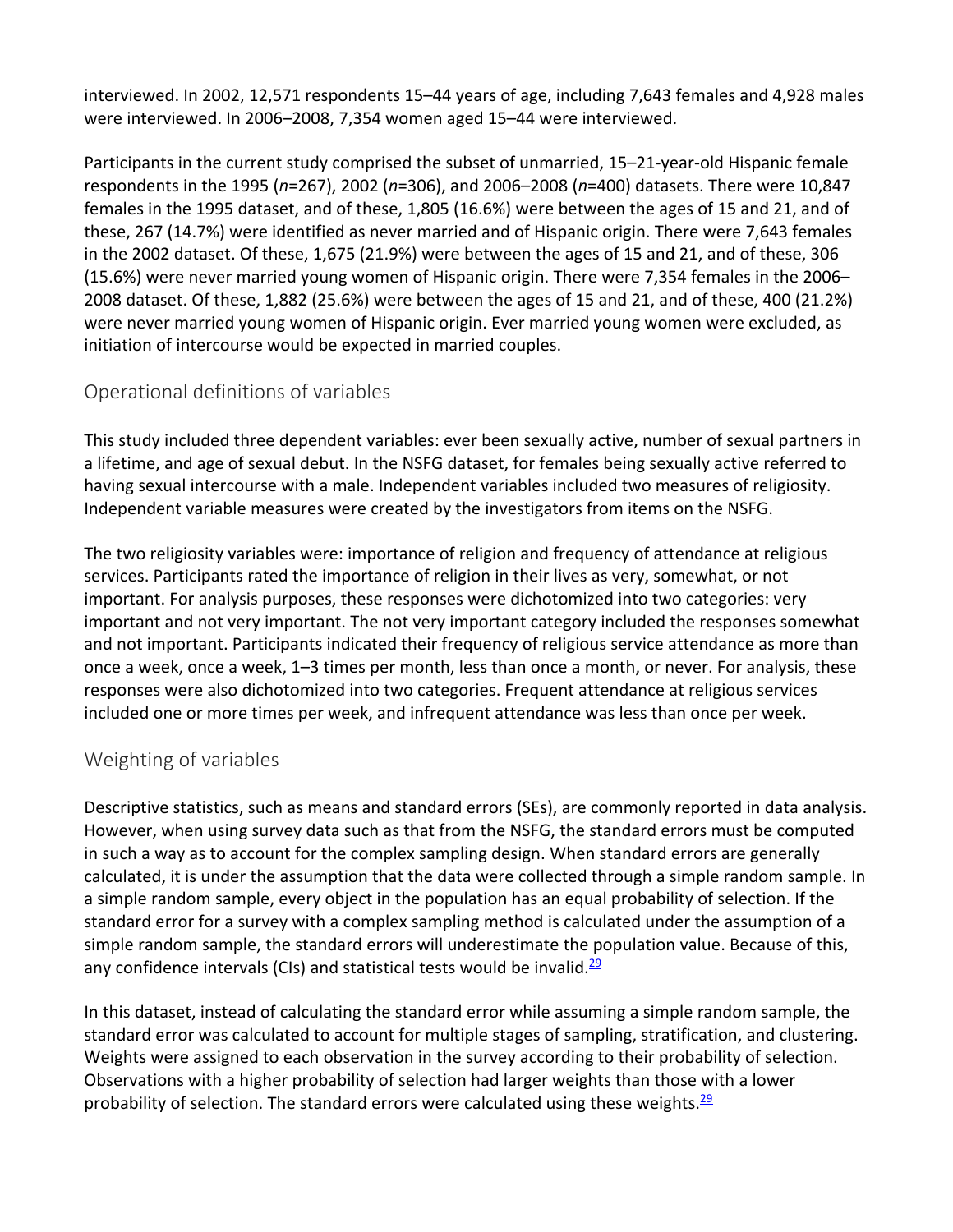#### Statistical analysis

Means, standard deviations (SDs), frequencies, and percentages were used to describe the cohorts from the 1995, 2002, and 2006–2008 datasets generated by the 15.0 version of SPSS. To determine the association of importance of religion and religious service attendance frequency with sexual activity, chi‐square and relative risk ratios (RR) were used. Student *t* tests were used to determine the differences in the mean number of sexual partners. Survival analysis was used to determine the cumulative survival as virgins at the age of  $21.\frac{30}{2}$  The minimal level of statistical significance was  $p<0.05$ .

#### Results

#### Participants

There were no significant differences in demographics between the three cohorts (Table 1). Participants in all groups were 15–21 years old, with a mean age of 17.7 years (SE 0.17) in 1995, 17.8 years (SE 0.12) in 2002, and 17.9 years (SE 0.12) in 2006–2008. Religious denomination affiliation and distribution of level of education were similar in all groups. In all groups, more than one half of participants were of Mexican origin. A description of where the non-Mexican origin Latinas were from was not available for all of the NSFG datasets and, therefore, was not included in these analyses.

|                                | 2002 (n=306)<br>1995 (n=267) |     |    | 2006-2008 (n=400) |     |                |                                                                   |     |    |
|--------------------------------|------------------------------|-----|----|-------------------|-----|----------------|-------------------------------------------------------------------|-----|----|
| <b>Variable</b>                |                              |     |    |                   |     |                | Mean (SE) Frequency % Mean (SE) Frequency % Mean (SE) Frequency % |     |    |
| Age, years                     | 17.7(0.17)                   |     |    | 17.8(0.12)        |     |                | 17.9 (0.12)                                                       |     |    |
| $15 - 17$                      |                              | 121 | 49 |                   | 139 | 47             |                                                                   | 180 | 46 |
| $18 - 21$                      |                              | 146 | 51 |                   | 167 | 53             |                                                                   | 220 | 54 |
| Religious denomination         |                              |     |    |                   |     |                |                                                                   |     |    |
| Catholic                       |                              | 173 | 62 |                   | 199 | 66             |                                                                   | 229 | 56 |
| Protestant                     |                              | 54  | 20 |                   | 69  | 21             |                                                                   | 98  | 28 |
| No religion                    |                              | 30  | 14 |                   | 32  | 11             |                                                                   | 51  | 9  |
| Non-Christian                  |                              | 10  | 4  |                   | 6   | $\overline{2}$ |                                                                   | 22  | 6  |
| Hispanic/Latino/a origin group |                              |     |    |                   |     |                |                                                                   |     |    |
| Mexican                        |                              | 157 | 57 |                   | 176 | 63             |                                                                   | 245 | 74 |
| Other Latino/a                 |                              | 110 | 43 |                   | 129 | 37             |                                                                   | 151 | 26 |
| Highest grade completed        |                              |     |    |                   |     |                |                                                                   |     |    |
| $\leq$ 9th grade               |                              | 79  | 33 |                   | 77  | 26             |                                                                   | 87  | 27 |
| 10th or 11th grade             |                              | 90  | 32 |                   | 112 | 35             |                                                                   | 158 | 37 |
| High school graduate           |                              | 58  | 20 |                   | 69  | 24             |                                                                   | 89  | 22 |
| Some college                   |                              | 40  | 15 |                   | 48  | 14             |                                                                   | 66  | 15 |

#### **Table 1. Demographic Variables of Latina Female Adolescents: 1995, 2002, and 2006–2008 Datasets**

SE, standard error.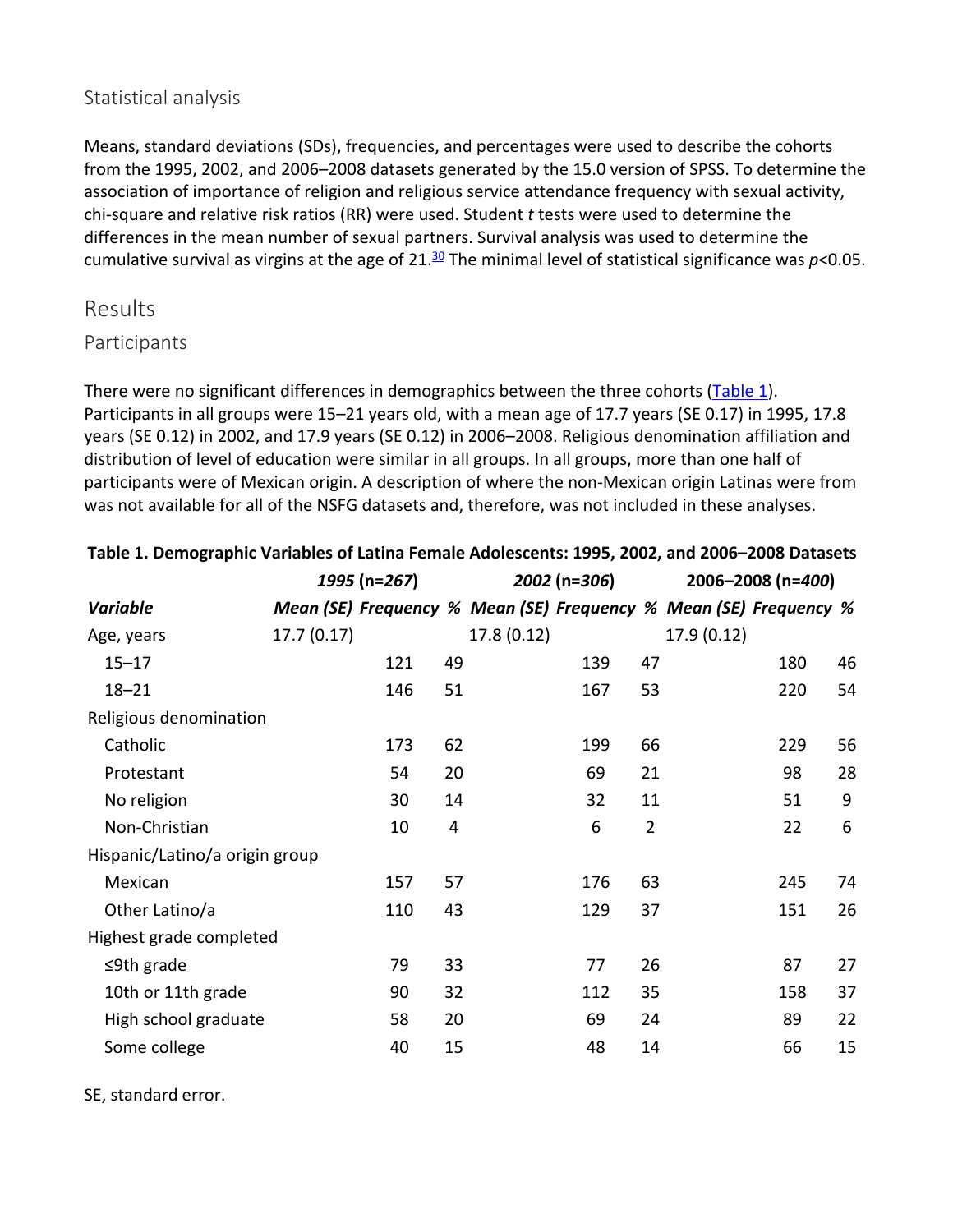There were no significant differences in the likelihood of sexual activity among the three cohorts. The 1995 cohort had more lifetime partners (mean 2.1, SE 0.19) than the 2002 cohort (mean 1.4, SE 0.18, *t* (100)=2.75, *p*<0.01). The rate of survival as a virgin at age 21 was 29% in 1995, compared to 20% in 2002 and 23% in 2006–2008. The mean age for sexual debut for the three groups was 16.1, 16.4, and 16.3 years, respectively.

In 1995, the Mexican origin Latinas had a higher survival rate as virgins (36%) than the non‐Mexican origin Latinas (21%). In 2002, the survival rate for Mexican origin Latinas was 22% compared to 10% of non‐Mexican Latinas. Finally, in 2006–2008, the survival rate for Mexican origin Latinas (24%) was almost the same as for non‐Mexican Latinas (23%). The distribution of Mexican origin and non‐Mexican origin Latinas was significantly different between 1995 and 2006–2008 (chi square=6.30, *p*<0.05), with significantly more Mexican origin Latinas in 2006–2008. Tables 2,  $3$ , and  $4$  provide results of the analyses for each of the three dependent variables.

| Table 2. Percent of Cohort Who Ever Had Sex                  |      |                                                                 |    |      |           |  |  |
|--------------------------------------------------------------|------|-----------------------------------------------------------------|----|------|-----------|--|--|
|                                                              |      | 1995                                                            |    | 2002 | 2006–2008 |  |  |
| Dependent variable % RR (95% CI) % RR (95% CI) % RR (95% CI) |      |                                                                 |    |      |           |  |  |
| Importance of religion                                       |      |                                                                 |    |      |           |  |  |
| Very important                                               | - 42 |                                                                 | 44 |      | 45        |  |  |
| Not very                                                     |      | 67 1.57 $(1.2-2.1)^{**}$ 67 1.2 $(0.9-1.5)$ 58 1.3 $(1-1.7)$    |    |      |           |  |  |
| Attendance at services                                       |      |                                                                 |    |      |           |  |  |
| Frequent                                                     | 40   |                                                                 | 39 |      | 43        |  |  |
| Infrequent                                                   |      | 65 1.6 $(1.2-2.2)^{**}$ 53 1.4 $(1-1.8)^{*}$ 60 1.4 $(1-2)^{*}$ |    |      |           |  |  |

\* *p*<0.05; \*\**p*<0.001.

CI, confidence interval; RR, relative risk.

**Table 3. Mean Numbers of Lifetime Sexual Partners Among 1995, 2002, and 2006–2008 Latina Adolescents**

|                        | 1995              | 2002            | 2006-2008         |
|------------------------|-------------------|-----------------|-------------------|
| Dependent variable     | Mean (SE)         | Mean (SE)       | Mean (SE)         |
| Importance of religion |                   |                 |                   |
| Very important         | 1.3(0.32)         | 1.1(0.16)       | 0.98(0.15)        |
| Not very               | $2.8(0.31)^{***}$ | 1.7(0.34)       | 3.2 $(0.67)^{**}$ |
| Attendance at services |                   |                 |                   |
| Frequent               | 1(0.19)           | 0.9(0.13)       | 0.89(0.13)        |
| Infrequent             | $2.7(0.27)^{***}$ | $1.7(0.26)^{*}$ | $2.9(0.52)^{**}$  |

\* *p*<0.05; \*\**p*<0.01; \*\*\**p*<0.001.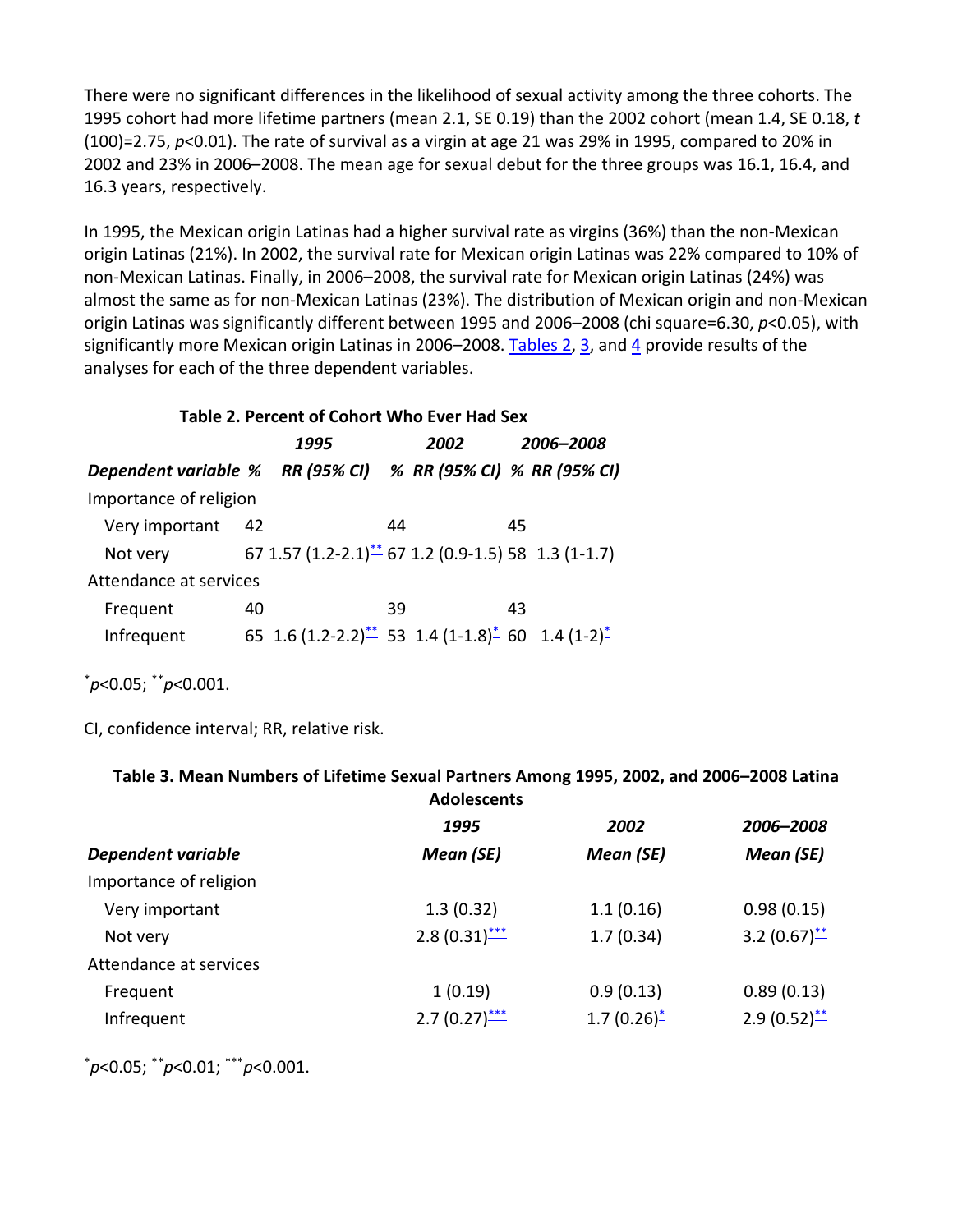|                        | 1995 (n=267) |                                                                         |     |        | 2002 (n=306) | 2006-2008 (n=400) |        |          |  |
|------------------------|--------------|-------------------------------------------------------------------------|-----|--------|--------------|-------------------|--------|----------|--|
|                        | %            | Mean age                                                                |     | %      | Mean age     |                   | %      | Mean age |  |
| <b>Variable</b>        |              | n virgin debut in years n virgin debut in years n virgin debut in years |     |        |              |                   |        |          |  |
| Importance of religion |              |                                                                         |     |        |              |                   |        |          |  |
| Very                   | 115 43       | 16.8                                                                    |     | 132 23 | 16.4         |                   | 146 34 | 16.8     |  |
| Not very               | 152 16       | 15.5                                                                    |     | 142 20 | 16.5         |                   | 202 21 | 16       |  |
| Service attendance     |              |                                                                         |     |        |              |                   |        |          |  |
| Frequent 92            | 49           | 16.8                                                                    |     | 108 22 | 16.4         |                   | 118 35 | 16.6     |  |
| Infrequent 175 18      |              | 15.7                                                                    | 197 | 19     | 16.3         | 281               | -18    | 16.2     |  |
|                        |              |                                                                         |     |        |              |                   |        |          |  |

#### **Table 4. Cumulative Proportion of Latinas Remaining a Virgin at Age 21**

Importance of religion

Less than one half of Latinas in 1995 (44%) and in 2006–2008 (44%) reported that religion was very important to them, whereas in 2002, 50% reported it was important. In 1995, Latinas who held religion as very important had less sexual initiation (chi-square=13.43, *p*<0.001), significantly fewer partners (mean=1.3, SE=0.32 vs. mean=2.8, SE=0.31, respectively, *t* (52)=3.29, *p*<0.001), and a 43% survival rate as virgins at the age of 21 compared to a 16% rate among Latinas who viewed religion as not very important. Adolescents who viewed religion as less important were 1.6 times more likely to ever have had sex (RR 1.6, 95% CI 1.2‐2.1).

In 2002, those in the high importance group also had higher virgin survival rates (23%) than the low importance group (20%). Adolescents who viewed religion as less important were 1.2 times more likely to ever have had sex (RR 1.2, 95% CI 0.9‐1.5). In 2006–2008, those in the high importance group had significantly fewer partners (mean=0.98, SE=0.15 vs. mean=3.2, SE=0.67, *t* (63)=3.27, *p*<0.01) and had a 34% survival rate as virgins at the age of 21 compared to a 21% rate among Latinas who viewed religion as not very important. Adolescents who viewed religion as less important were 1.3 times more likely to ever have had sex (*RR* 1.3, 95% CI 1‐1.7).

#### Religious service attendance

Frequency of religious service attendance was similar in all cohorts, with 35% of Latinas in 1995, 36% in 2002, and 34% in 2006–2008 reporting frequent attendance. In the 1995 cohort, participants with frequent service attendance were less likely to have had sex (chi‐square=12.02, *p*<0.001), had fewer partners (mean=1, SE 0.19 vs. mean=2.7, SE=0.27, *t* (63)=4.92, *p*<0.001), and had a 49% survival rate as virgins at the age of 21 compared to an 18% rate among those who attended services infrequently. The infrequent attenders were 1.6 times more likely to ever have had sex compared to those who attended at least once a week (*RR* 1.6, 95% CI 1.2‐2.2).

In 2002, participants with frequent service attendance were less likely to have had sex (chisquare=4.48, *p*<0.05), had fewer partners (mean=0.9, SE 0.13 vs. mean=1.7, SE=0.26, *t* (51)=2.46, *p*<0.05), and had a 22% survival rate as virgins at the age of 21 compared to an 19% rate among those who attended services infrequently. The infrequent attenders were 1.4 times more likely to ever have had sex compared to those who attended at least once a week (*RR* 1.4, 95% CI 1‐1.8).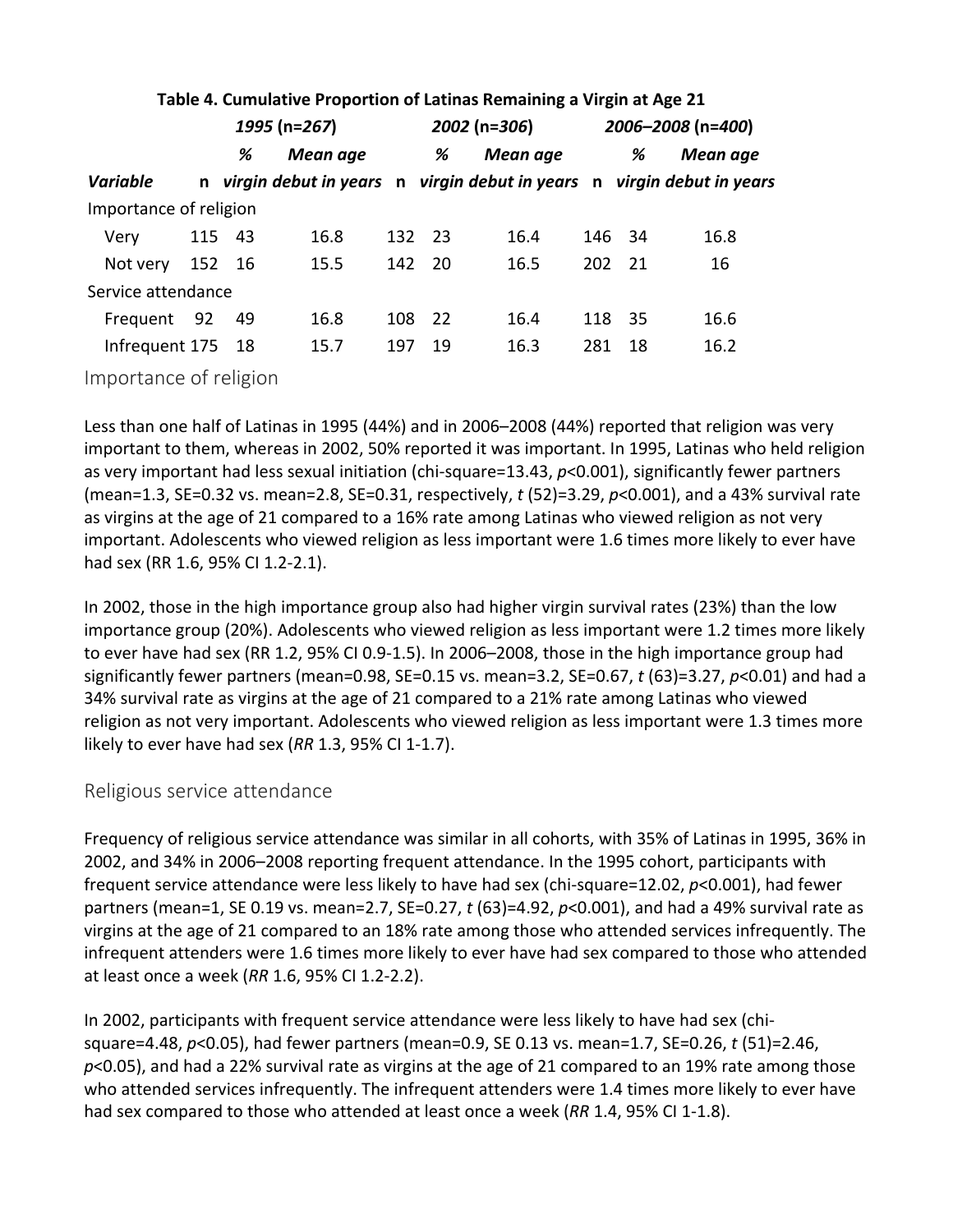In 2006–2008, participants with frequent service attendance were less likely to have had sex (chi‐ square=4.13, *p*<0.05), had fewer partners (mean=0.89, SE=0.13 vs. mean=2.9, SE=0.52, *t* (53)=3.15, *p*<0.01), and had a 35% survival rate as virgins at the age of 21 compared to an 18% rate among those who attended services infrequently. The infrequent attenders were 1.4 times more likely to ever have had sex compared to those who attended at least once a week (*RR* 1.4, 95% CI 1‐2).

#### **Discussion**

The aim of this study was to determine the trends in the relationships between religiosity and sexual behaviors of three cohorts of Latina adolescents in the United States from 1995 to 2006–2008, using a nationally representative sample. In this study, importance of religion and religious service attendance were positively associated with less risky behaviors in all cohorts, which was consistent with previous research.<sup>10–13,16</sup> The proportion of Latinas who identified a denomination affiliation, held religion as very important, and had frequent attendance was stable from 1995 to 2006–2008. However, differences existed in the influence of importance of religion and service attendance across the three cohorts. Holding religion as very important was protective in all years but appeared to be most protective across most dependent variables in 1995. In 1995, the relationships were stronger, and the differences between number of partners and proportion who were virgins at age 21 were greatest.

In contrast, frequent service attendance was protective in all years across all dependent variables (likelihood of having sex, number of partners, and survival to virgin rate). Thus, it appears that church attendance is a more influential variable with respect to sexual attitudes and behaviors than valuing religion as important. The findings of this study and others suggest that young Latinas are not strictly following religious teachings about sexual activity. Traditional sexual values have become less emphasized within formal religions, and young people are not holding to the tenets of their faith on human sexuality when compared with older generations.<sup>27,28</sup> The changes in the relationship between importance of religion and sexual behaviors may be related to these changes in religious doctrine and personal values. With respect to the influence of religious service attendance, the social connections afforded by participation in faith communities might lead to increased social support, time with family, and parental monitoring, all of which play an important role in protecting young Latinas from risky sexual behaviors (i.e., early debut and multiple partners).<sup>31</sup>

The results of this study indicated that between 1995 and 2006–2008, young women remained connected to their religions at equivalent rates, at least in terms of affiliation, religious service attendance, and importance of religion. It seems that the influence of the importance of religion and service attendance on sexual activity was weakest in 2002, but this might be an artifact of the sampling procedures in the NSFG dataset for that year. Instability of the Latino adolescent data in the NSFG, which may be due to sample size or heterogeneity of participants with respect to national origin and sexual mores, has been reported.<sup>32</sup>

Of interest is that the Latinas of Mexican origin had a longer survival rate as virgins and attended religious services more frequently compared to the non‐Mexican Latinas in the 1995 and 2002 cohorts, but these differences no longer existed in the 2006–2008 cohort. For Latina Mexican Americans, religion, particularly Catholicism, may be more integrated in their identities because of the strong cultural connection to the virgin of Guadalupe within Mexico.<sup>20,33</sup> Latinas of Mexican origin might also be more connected to family members in Mexico because of the migrant nature of their jobs or the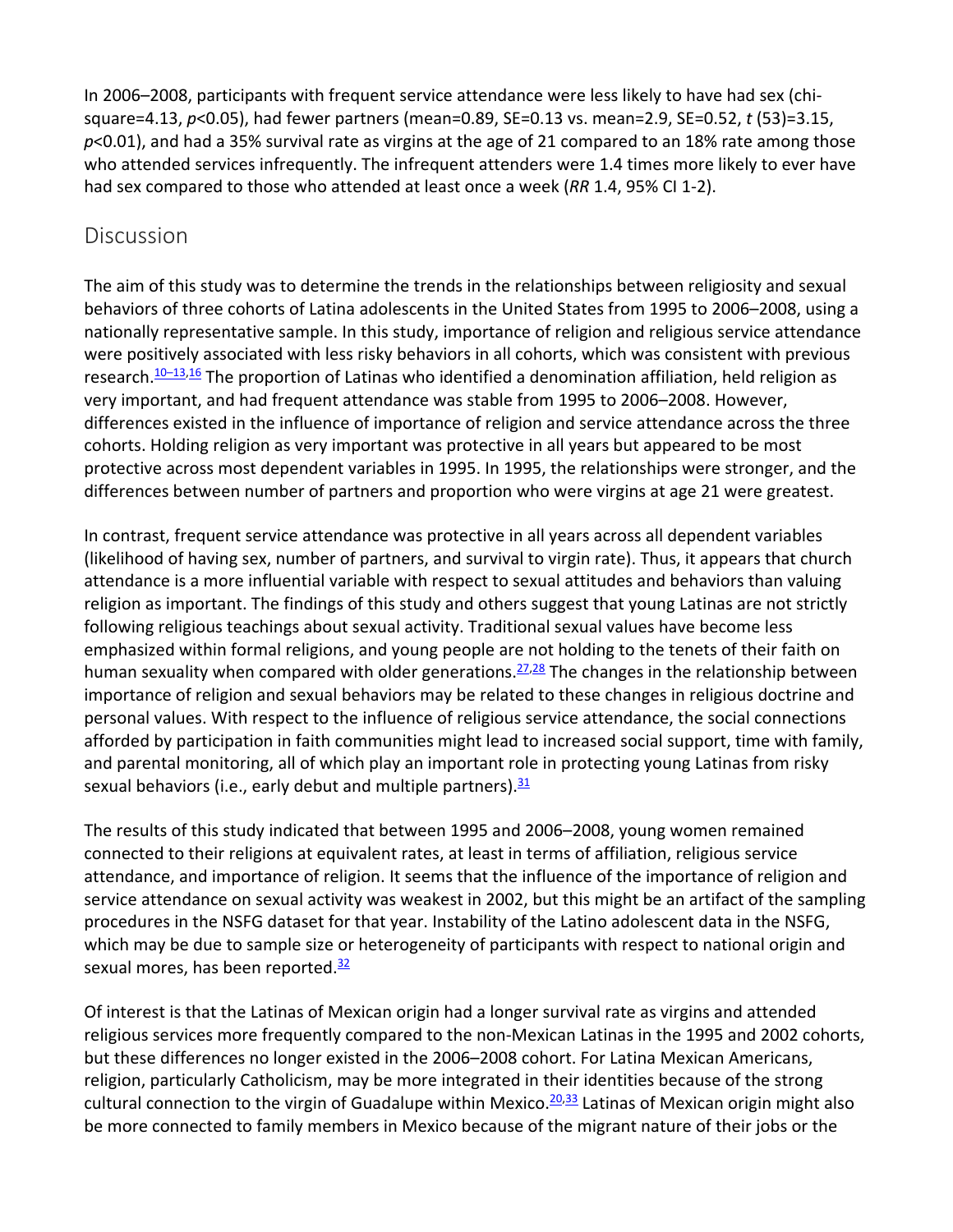travel of family members and relatives across the border. In the United States, Puerto Ricans are the second largest subgroup of Latinos. They are U.S. citizens and, thus, might be more influenced by the U.S. culture, whereas the Latinas of Mexican origin might be more influenced by their country of origin and their religious practices and beliefs. Lack of differences in the 2006–2008 cohort may be a result of the general decline in holding to religious tenants on human sexuality in the U.S. culture. This has occurred at a faster pace in the last decade because of globalization, that is, connection to the internet, cell phones, and other electronic media devices. Level of acculturation, which was not able to be ascertained in the participants in this dataset, may influence the relationships for certain outcome variables. Moderating variables, such as acculturation or familism, may help to define the conditions under which holding religiosity as more important may be related to delay of sexual initiation and having fewer sexual partners.<sup>34</sup>

Further research to explore cultural variables and their association with religiosity is warranted. Religiosity, particularly service attendance, appears to be protective against risky sexual behavior among Latinas. It is important for future research to identify the aspects of service attendance that are most influential on sexual activity. Qualitative studies, with their focus on examination of an individual's meaning of a construct created through his or her social interactions,  $35$  would be well suited for understanding young Latinas' perspectives on what they gain from service attendance that relates to their sexual values and activity.

It would also be interesting to prospectively follow a group of adolescent Latinas who have varying levels of religiosity and test whether supporting and strengthening their religious faith within a cultural context contributes to less involvement in risky sexual behaviors. More descriptive measures of religiosity are indicated, given that composites of brief items may not fully capture these constructs. It would also be of interest to see what trends exist among Latino male adolescents who tend to be less religious than Latina adolescents.<sup>36</sup>

Finally, exploring the trends in the influence of religiosity on contraceptive use over the past years would also be an important area of future investigation. Religiosity has been suggested as a reason why Latinas are less likely to adhere to or to use contraception as much as their non-Latina peers. $\frac{37}{2}$ The relationship between religiosity and contraception use among teens and among Latinas, however, is not clear. Among teens, some evidence indicates that adolescents with higher religiosity report less contraceptive use than their less religious peers.<sup>38,39</sup> Other researchers have found no relationship between religiosity and contraceptive use among adolescents.<sup>40</sup> In at least one study, religiosity was a protective factor in terms of contraceptive use; family religiosity had an indirect, positive effect on consistent contraceptive use among sexually active adolescent females.<sup>41</sup> In actual practice, 52% of currently sexually active adolescent Latinas used a condom at last intercourse compared to 54% of white teens and 60% of African American young women. $4$  They did, however, have lower use rates of birth control pills at last intercourse (9%) as compared to 24% of white and 12% of African American female adolescents. $4$  Reasons for less contraceptive use among Latinas may be related to religiosity but also may be related to many other issues, such as access to healthcare, fear of parents finding out, desire for pregnancy, or fear of side effects.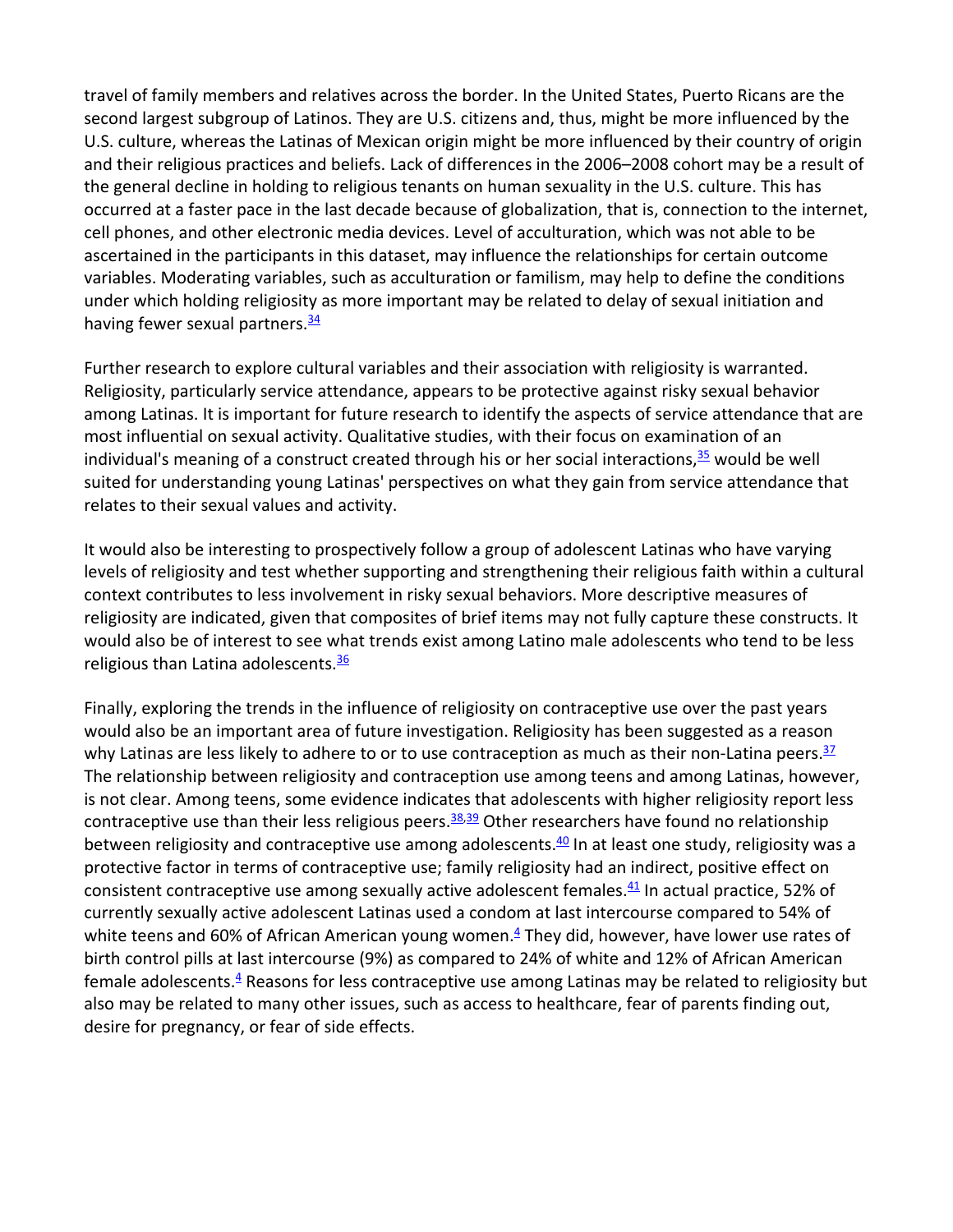#### **Limitations**

It is important to note limitations in the current study. In self-reported data based on recall, there is always the possibility that responses may have been minimized or inflated by the participants. $42$  The measurement of religiosity was limited to items in the dataset. Important aspects of religiosity, such as faith, intrinsic religiosity, and religious well-being, were not assessed; thus, the nature of this construct was not fully captured.

#### Conclusions

Religiosity had a protective association with sexual activity among Latina adolescents in 1995, 2002, and 2006–2008 cohorts. However, the association of importance of religion with sexual activity has diminished during that time period while the importance of service attendance has remained stable. The influence of religion was more apparent among the Latinas of Mexican origin, but this greater influence also diminished by 2006–2008. There is a need for future studies that further explore the cultural context of sexual behavior and religiosity and changes over time.

#### References

- 1Centers for Disease Control and Prevention. Trends in the prevalence of sexual behaviors, National Youth Risk Behavior Survey: 1991–2007. Available at www.cdc.gov/HealthyYouth/yrbs/index.htm Accessed November 1, 2010.
- 2Schuster C. Latina adolescent health. Issues at a glance, 2003. Available at www.advocatesforyouth.org/storage/advfy/documents/latina.pdf Accessed November 1, 2010.
- 3Eaton D, Kann L, Kinchen S, et al. Youth risk behavior surveillance—United States, 2007. MMWR Surveillance Summaries 2008;57:SS–4.
- 4Centers for Disease Control and Prevention. YRBSS Youth online: Comprehensive results 2009. Available at apps.nccd.cdc.gov/yrbss/ Accessed November 1, 2010.
- 5Ikramullah E, Schelar E, Manlove J, Moore K. Facts at a glance: A fact sheet reporting national, state‐ level, and city level trends in teen childbearing. Washington, DC: Child Trends, 2007.
- $6$ Vexler E. Voices heard: Latino adults and teens speak up about teen pregnancy. Washington DC: National Campaign to Prevent Teen Pregnancy, 2007. Available at www.thenationalcampaign.org/resources/teens.aspx. Accessed November 1, 2010.
- $7$ Contreras J, Narang D, Ikhlas M, Teichman J. A conceptual model of the determinants of parenting among Latina adolescent mothers. In: Contreras J, Kerns K, Neal‐Barnett A, eds. Latino children and families in the United States: Current research and future directions. Westport: Praeger, 2002: 155–177.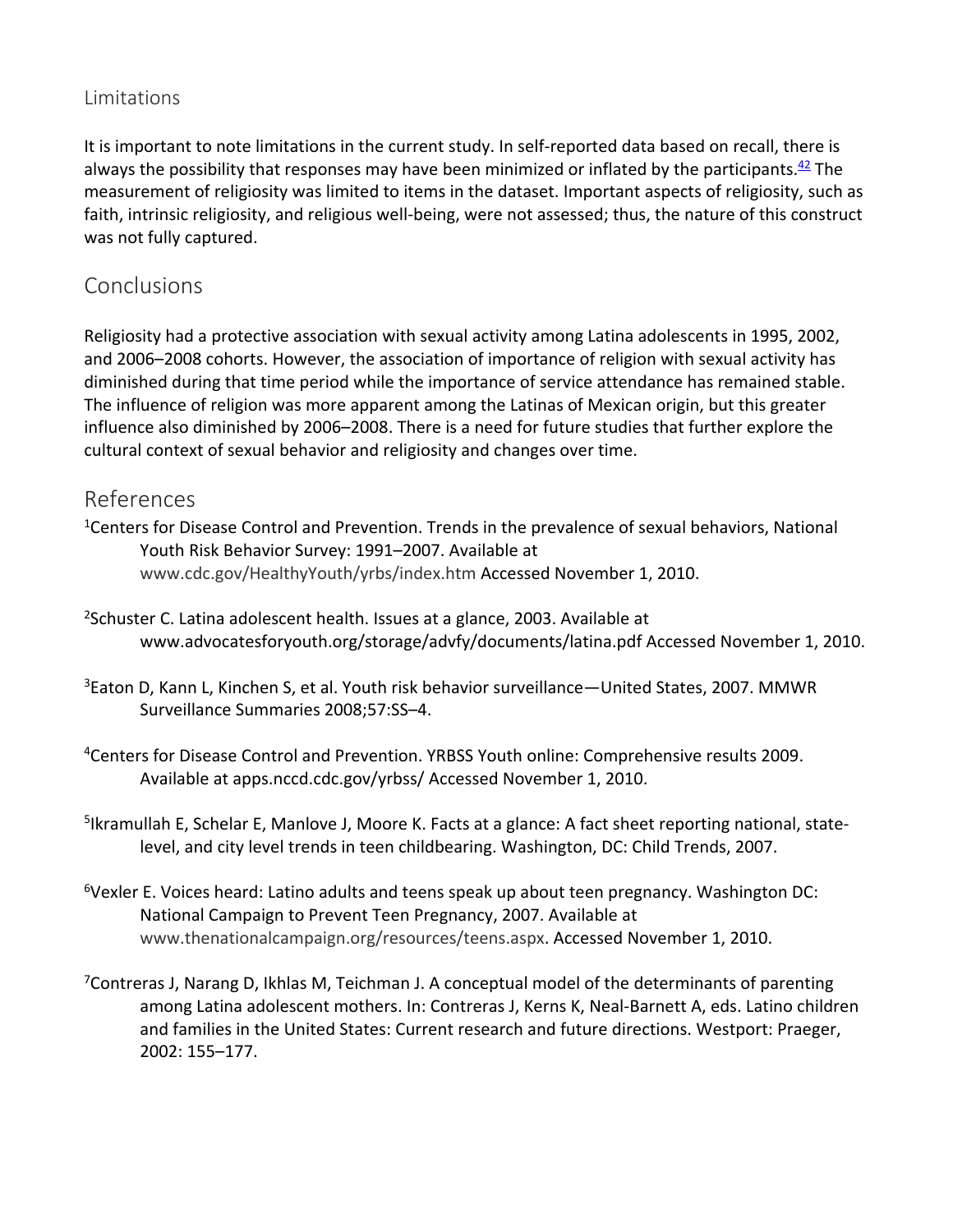- 8 Anaya H, Cantwell S, Rotheram‐Borus M. Sexual risk behaviors among adolescents. In: Biglan A, Wang M, Walberg H, eds. Preventing youth problems. New York: Kluwer Academic/Plenum Publishers, 2003:113–143.
- 9 Lefkowitz E, Gillen M, Shearer C, Boone, T. Religiosity, sexual behavior, and sexual attitudes during emerging adulthood. J Sex Res 2004;41:150–159.
- $10$ Holder D, DuRant R, Harris T, et al. The association between adolescent spirituality and voluntary sexual activity. J Adolesc Health 2000;26:295–302.
- <sup>11</sup>Haglund K, Fehring R. The association of religiosity, sexual education, and parental factors with risky sexual behaviors among adolescents and young adults. J Relig Health 2010; 49:460–472.
- <sup>12</sup>Liebowitz S, Castellano D, Cuellar I. Factors that predict sexual behavior among young Mexican American adolescents: An exploratory study. Hisp J Behav Sci 1999;21: 470–479.
- $13E$ dwards LM, Fehring R, Jarrett K, Haglund K. The influence of religiosity, gender, and language preference acculturation on sexual activity among Latino/a adolescents. Hisp J Behav Sci 2008;30:447–462.
- <sup>14</sup>Deardorff J, Tschann J, Flores E. Sexual values among Latina/o youth: Measurement development using a culturally based approach. Cultur Divers Ethnic Minor Psychol 2008; 14:138–146.
- <sup>15</sup>Taylor-Seehafer M, Rew L. Risky sexual behavior among adolescent women. J Soc Pediatr Nurs 2000;5:15–25.
- <sup>16</sup>. DuRant R, Pendergrast R, Seymore C. Sexual behavior among Hispanic female adolescents in the United States. Pediatrics 1990;85:1051–1058.
- 17Sabagh G, Lopez D. Religiosity and fertility: The case of Chicanas. Social Forces 1980;59:431–439.
- <sup>18</sup>Mueller P, Plevak D, Rummans T. Religious involvement, spirituality, and medicine: Implications for clinical practice. Mayo Clin Proc 2001;76:1225–1235.
- <sup>19</sup>Driscoll A, Biggs M, Brindis C, Yankah E. Adolescent Latino reproductive health: A review of the literature. Hisp J Behav Sci 2001;23:255–326.
- <sup>20</sup>Gloria A, Ruiz E, Castillo E. Counseling and psychotherapy with Latino and Latina clients. In: Smith TB, ed. Practicing multiculturalism: Affirming diversity in counseling and psychology. Boston: Pearson Education, Inc, 2004:167–189.
- <sup>21</sup> Pew Hispanic Center and Pew Forum on Religion and Public Life. Changing faiths: Latinos and the transformation of American religion 2007. Available at pewhispanic.org/ files/reports/75.pdf. Accessed November 1, 2010.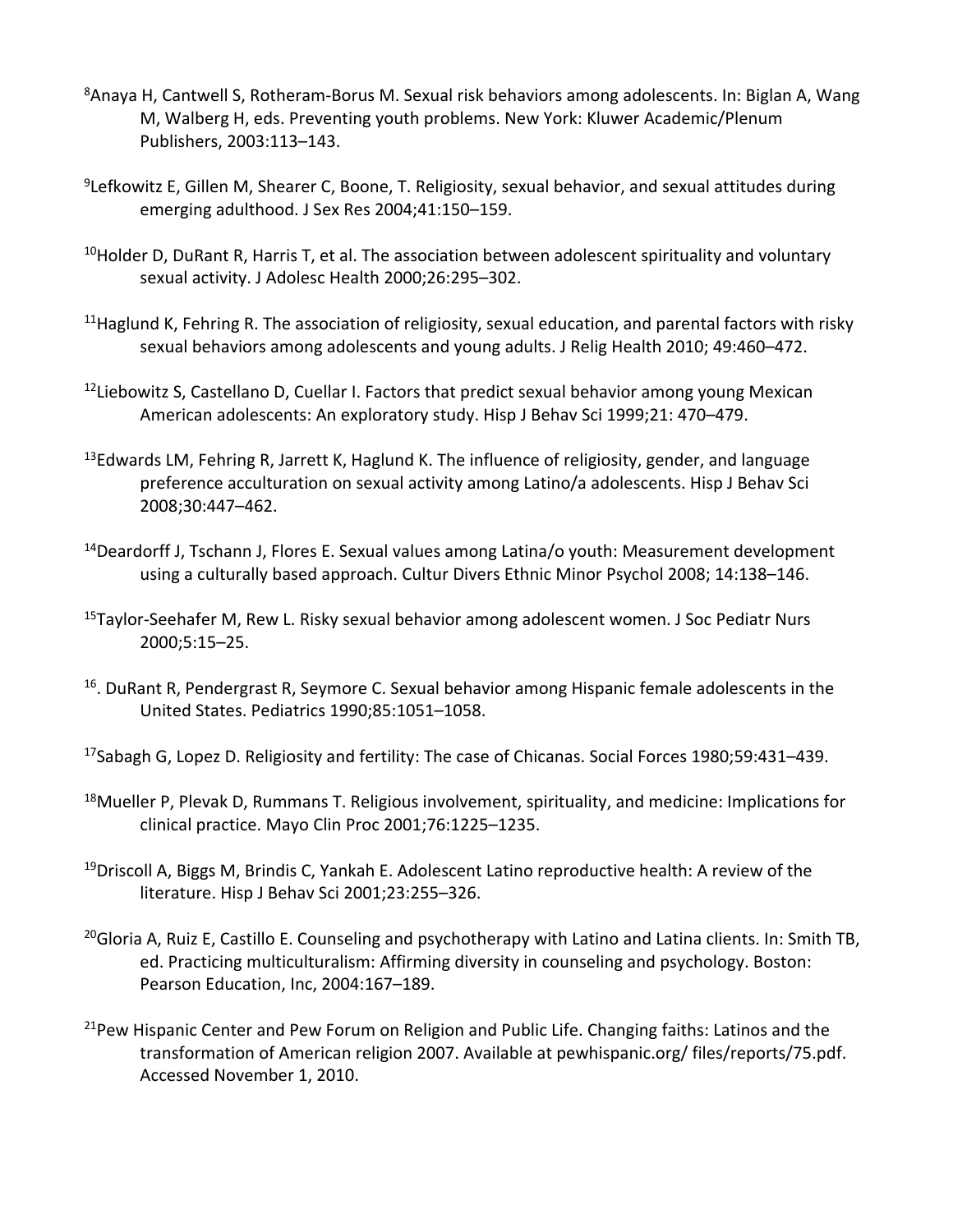- <sup>22</sup>Pew Forum on Religion and Public Life. U.S. religious landscape survey religious affiliation: Diverse and dynamic, 2008. Available at religions.pewforum.org/reports. Accessed December 20, 2010.
- <sup>23</sup>Sherkat D, Ellison C. Recent developments and current controversies in the sociology of religion. Annu Rev Sociol 1999;25:363–394.
- <sup>24</sup>Cauce A, Domenech-Rodriguez M. Latina/o families: Myths and realities. In: Contreras J, Kerns K, Neal‐Barnett A, eds. Latina/o children and families in the United States: Current research and future directions Westport, CT: Praeger, 2002:3–25.
- <sup>25</sup>Uman<sup>~</sup> a-Taylor A, Fine M. Methodological implications of grouping Latino adolescents into one collective ethnic group. Hisp J Behav Sci 2001;23:347–362.
- <sup>26</sup> Jessor R, Turbin M, Costa F, et al. Adolescent problem behavior in China and the United States: A cross‐national study of psychosocial protective factors. J Res Adolesc 2003;13:329–360.
- <sup>27</sup>D'Antonio W, Davidson J, Hoge D, Gautier M. American Catholics today: New realities of their faith and their church. Lenham, MD: Roman and Littlefield, 2007.
- <sup>28</sup>Prothero S. Worshipping in ignorance. The Chronicle Review, March 16, 2007.
- <sup>29</sup>Wolter K. Introduction to variance estimation. New York: Springer Science + Business Media, 2007.
- <sup>30</sup>Kaplan E, Meier P. Nonparametric estimation from incomplete observations. J Am Stat Assoc 1958;53:457–485.
- $31$ Romero A, Ruiz M. Does familism lead to increased parental monitoring? J Child Fam Stud 007;16:143–154.
- $32$ Santelli J, Lindberg L, Finer L, Singh S. Explaining recent declines in adolescent pregnancy in the United States: The contribution of abstinence and improved contraceptive use. Am J Public Health 2007;97:150–156.
- $33$ Magana A, Clark N. Examining a paradox: Does religiosity contribute to positive birth outcomes in Mexican American populations? Health Educ Behav 1995;22:96–109.
- <sup>34</sup>Villarruel A. Cultural influences on the sexual attitudes, beliefs and norms of young Latina adolescents. J Soc Pediatr Nurses 1998;3:69–79.
- <sup>35</sup>Fassinger R. Paradigms, praxis, problems and promise: Grounded theory in counseling psychology research. J Couns Psychol 2005;52:156–166.
- <sup>36</sup>Edwards L, Mayor-Bernet R. Exploring religious faith in Mexican American adolescents. Poster presented at the annual meeting of the American Psychological Association, San Francisco, August 2007.